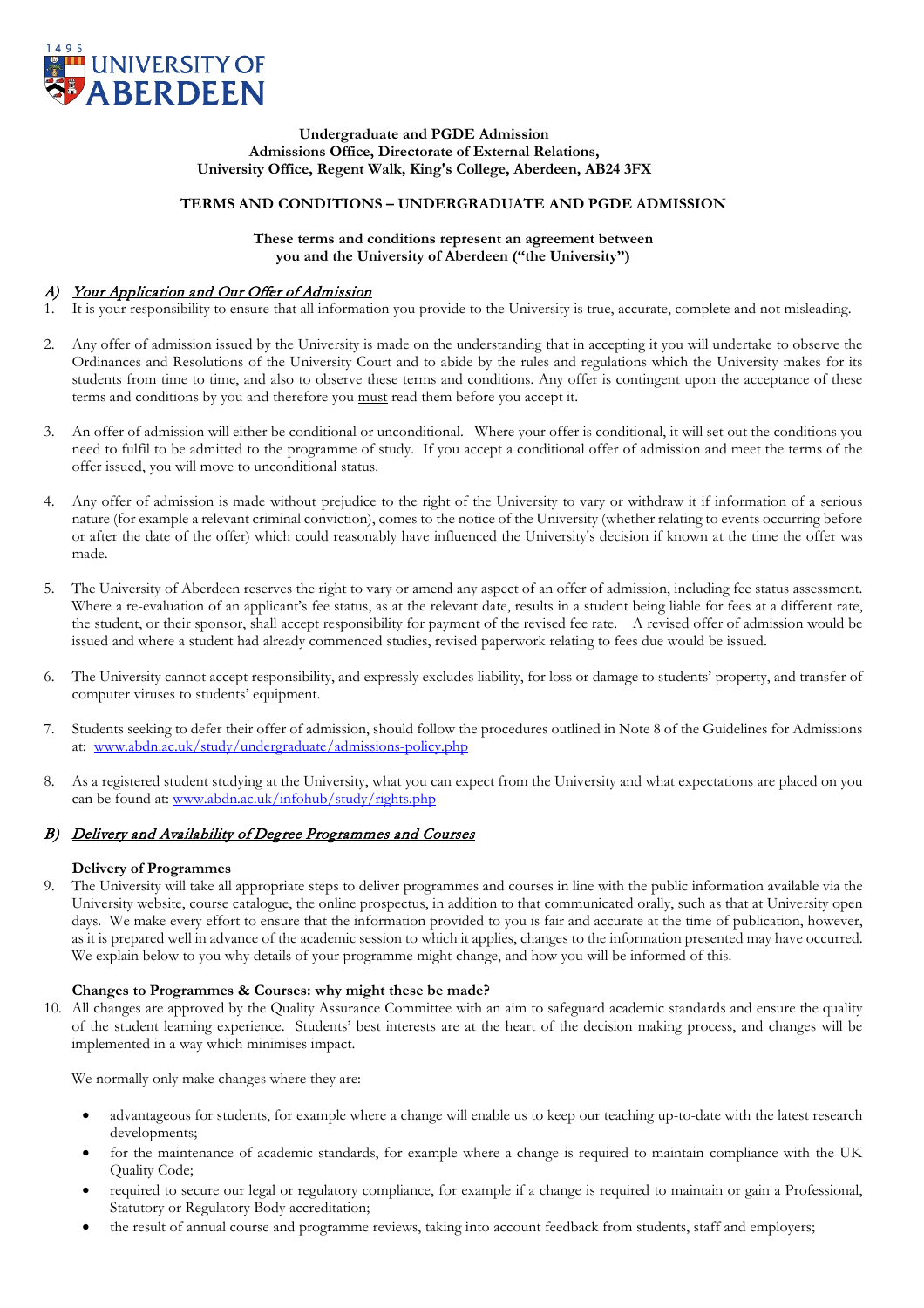• due to changes in staffing, for example, due to staff illness or staff departures where the specialist nature of teaching means it is not possible to cover from existing resources and alternative courses are not available.

If changes occur we will ensure that the range of courses available for you to choose from delivers the published learning aims and outcomes of the programme for which you are enrolled.

### **Minor Changes to Programmes and Courses**

11. A minor change is a small adjustment that does not impact significantly on the student learning experience. An example of this would be the inclusion of a new optional course, a replacement course, or a change in method of assessment. Where the changes are minor, they will be reflected through routine online publications; the University Calendar, Course Catalogue, and the online prospectus, all of which are updated annually.

### **Major Changes to Programmes and Courses**

12. A major change could be the removal of, or change to, a prescribed course, a change in programme title, or, if necessary, the withdrawal of a programme. Changes to courses will be reflected through routine online publications; the University Calendar, Course Catalogue, and the online prospectus, all of which are updated annually. Students will be advised to check these online publications annually, in order to ensure that they are aware of any such changes.

We try to run all programmes we advertise and for which we have made offers. However, on very rare occasions we may need to discontinue or suspend a programme if the number of students who have applied for the programme is insufficient to make the programme viable, or if there is a change to the law, regulatory framework or Professional, Statutory and Regulatory Body requirement which we are unable to meet. If such an instance occurs we will inform applicants as soon as possible, explaining the reasons for doing so, and will endeavour to offer you a suitable alternative programme.

If the title of your programme undergoes any change, we will write to you explaining why and to provide information on the content of the degree.

### **Course Availability**

- 13. Many of our programmes offer students flexibility of study, with optional courses to choose from. However, while every student will be able to take appropriate courses in the programme for which they are registered, we cannot guarantee that all course options will always be available to students who are qualified to take them. This may be because some options offered are subject to minimum levels of demand or have a limit on the number of students they are able to take. Combinations of optional courses are subject to timetabling constraints, and so the combination of courses you may have previously considered my not be possible to fit together.
- 14. Admission to individual courses within any degree, diploma or certificate or programme is subject to the satisfaction of academic prerequisites and, where course numbers are restricted, to the availability of places. ERASMUS and other full-time non-graduating students, whose native language is not English, wishing to register for courses at Level 3 in English, may be required to sit a diagnostic test before being permitted to register for such courses.

## C) Visa Requirements

- 15. Any offer of admission made to a student will be based on academic reasons. For those requiring a Tier 4 Visa to study at the University of Aberdeen, the offer of admission does not guarantee that the University is prepared to sponsor a student under Tier 4 and to issue a Confirmation of Acceptance of Studies number (CAS).
- 16. The University of Aberdeen reserves the right to withdraw a CAS. In such cases the student will be notified of the withdrawal and the reasons.
- 17. Re-admissions to study for students who will need a tier 4 visa. Any offer of re-admission made to a student will be based on academic reasons. The offer of re-admission does not therefore mean that the University will be able to issue at CAS which a student would need to obtain in order to apply for a Tier 4 visa.
- 18. The decision on whether to issue a CAS can only be made when the University has gone through a screening process of a student's immigration history, and other criteria required by UK Visas & Immigration (UKVI).

## D) English Language Requirements

19. Students whose native language is not English or students who are from a country not recognised by the University as English speaking, will be required to demonstrate, by way of a valid English Language test result, proficiency in the comprehension and use of English language. Information on accepted English Language tests can be found at: of English language. Information on accepted English Language tests can be found at: [www.abdn.ac.uk/study/international/undergraduate-degrees-english-requirements-268.php](http://www.abdn.ac.uk/study/international/undergraduate-degrees-english-requirements-268.php) If, following admission, students do not demonstrate proficiency to a satisfactory standard they may be directed to attend classes in the University's Language Centre until they have reached an acceptable standard.

## E) Tuition Fees, Living Costs, Refunds

- 20. Intending students of the University of Aberdeen are required to ensure that they have the financial resources necessary to meet the cost of tuition fees and maintenance for the full duration of the programme of study. All offers of admission require intending students to produce written confirmation either from a sponsoring authority that it will meet these costs in full or from themselves accepting full personal responsibility for both tuition fees and maintenance expenses.
- 21. Any offer of admission does not imply that any financial assistance will be available from the University.